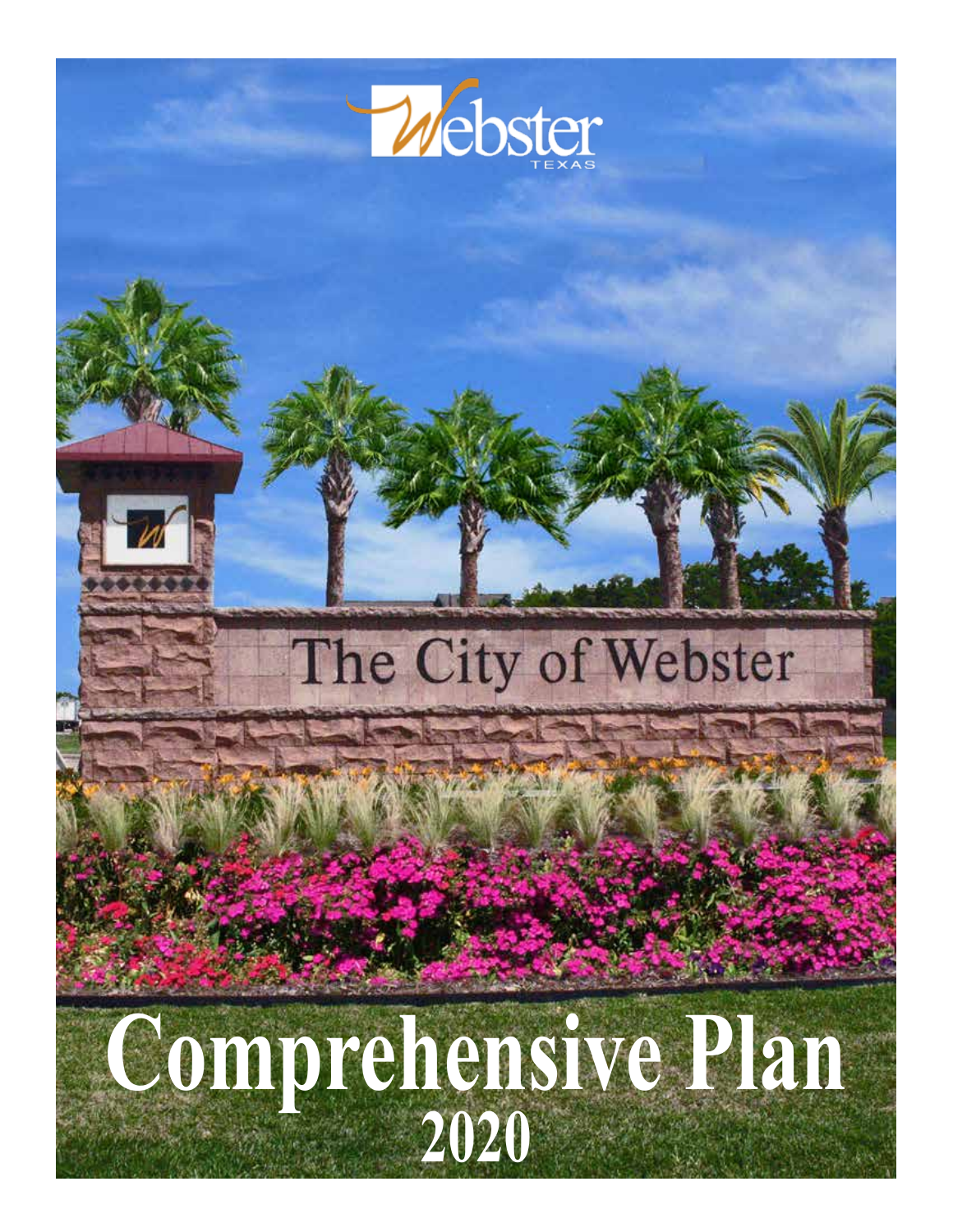### **Acknowledgments**

#### **City Council**

#### **Mayor Donna Rogers**

| Mayor Pro Tem Martin Graves          | Council Member Jennifer Heidt |
|--------------------------------------|-------------------------------|
| Council Member Andrea Wilson         | Council Member Larry Tosto    |
| <b>Council Member Beverly Gaines</b> | Council Member Edward Lapeyre |

#### **Planning and Zoning Commission**

Keith Tucker, Chairman **Exercise Exercise Contracts** Leo Waltz Marlene Eakman-Herbst **Dr. Tim Hughes** Frank Moreno **Matters and Strutter and Strutter Inc.** Jeff Fox, Alternate

#### **Citizens Advisory Committee**

Ross Wycoff

Mayor Donna Rogers **Council Member Jennifer Heidt** Council Member Jennifer Heidt David Branham **Marlene Eakman-Herbst** Marlene Eakman-Herbst Jeff Fox Dr. Tim Hughes Frank Moreno Alfonso Sanchez Jr. Celeste Schooley **Keith Tucker** Keith Tucker Steve Waltz<br>
Leo Waltz

#### **City Staff**

#### **Danny Presley, City Manager**

| Mike Ahrens, Assistant City Manager         | Derhyl Hebert, Community Development Director |
|---------------------------------------------|-----------------------------------------------|
| Betsy Giusto, Economic Development Director | John Warnement, Public Works Director         |
| Ken Clark, City Planner                     | David Glasco, Engineering Manager             |
| Pete Bacon, Police Chief                    | Dean Spencer, Fire Chief                      |
| Richard Parkin, GIS Manager                 | Jason Fife, GIS Technician                    |
| Chris Thrailkill, Graphic Designer          | Heather Cherry, Administrative Coordinator    |